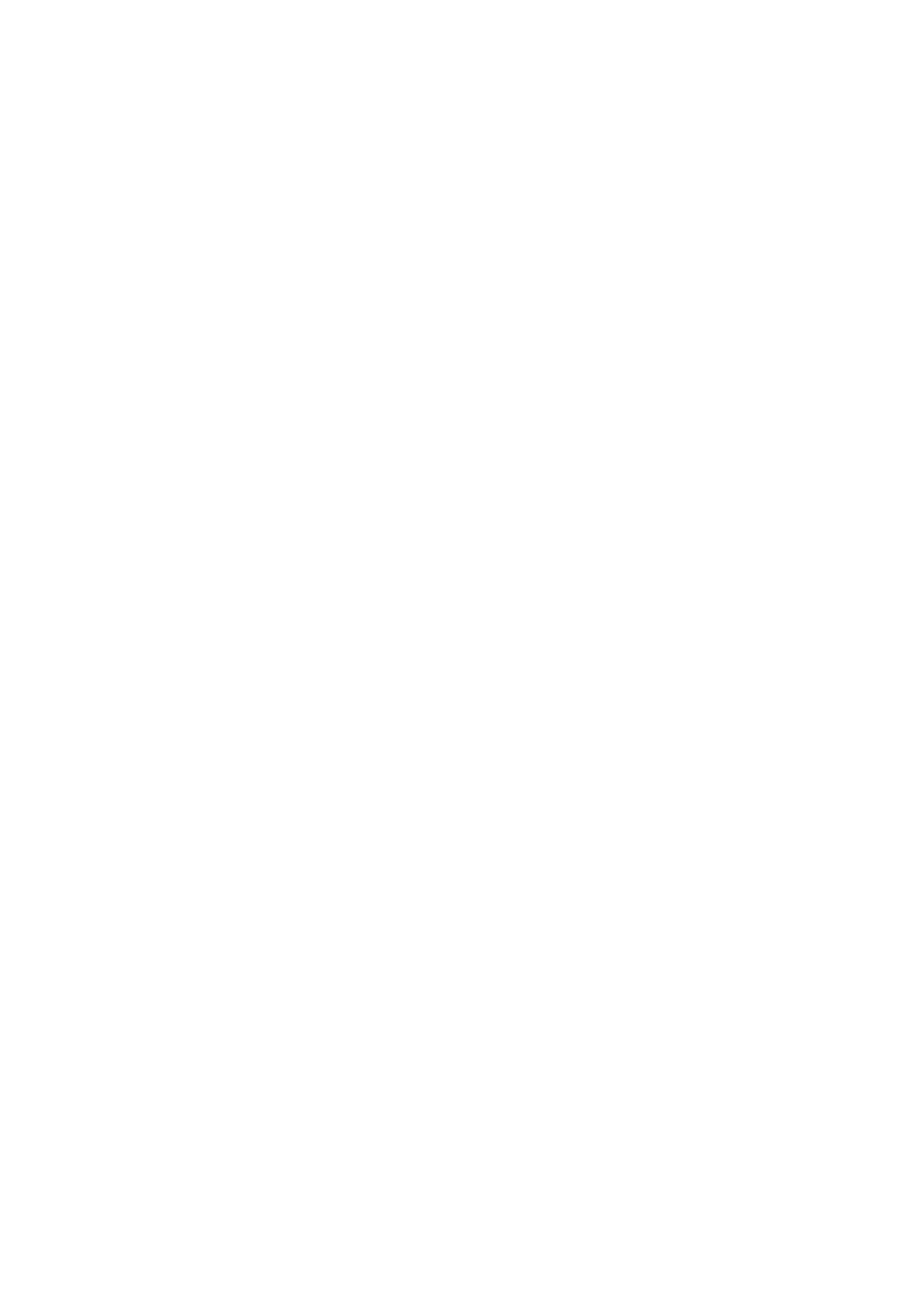

# *Number* 16 *of* 2019

# **HEALTH AND SOCIAL CARE PROFESSIONALS (AMENDMENT) ACT 2019**

## **CONTENTS**

Section

- 1. [Definition](#page-4-0)
- 2. [Amendment of section 3 of Principal Act](#page-4-2)
- 3. [Amendment of section 38 of Principal Act](#page-4-1)
- 4. [Insertion of additional Schedule to Principal Act](#page-6-1)
- 5. [Short title](#page-6-0)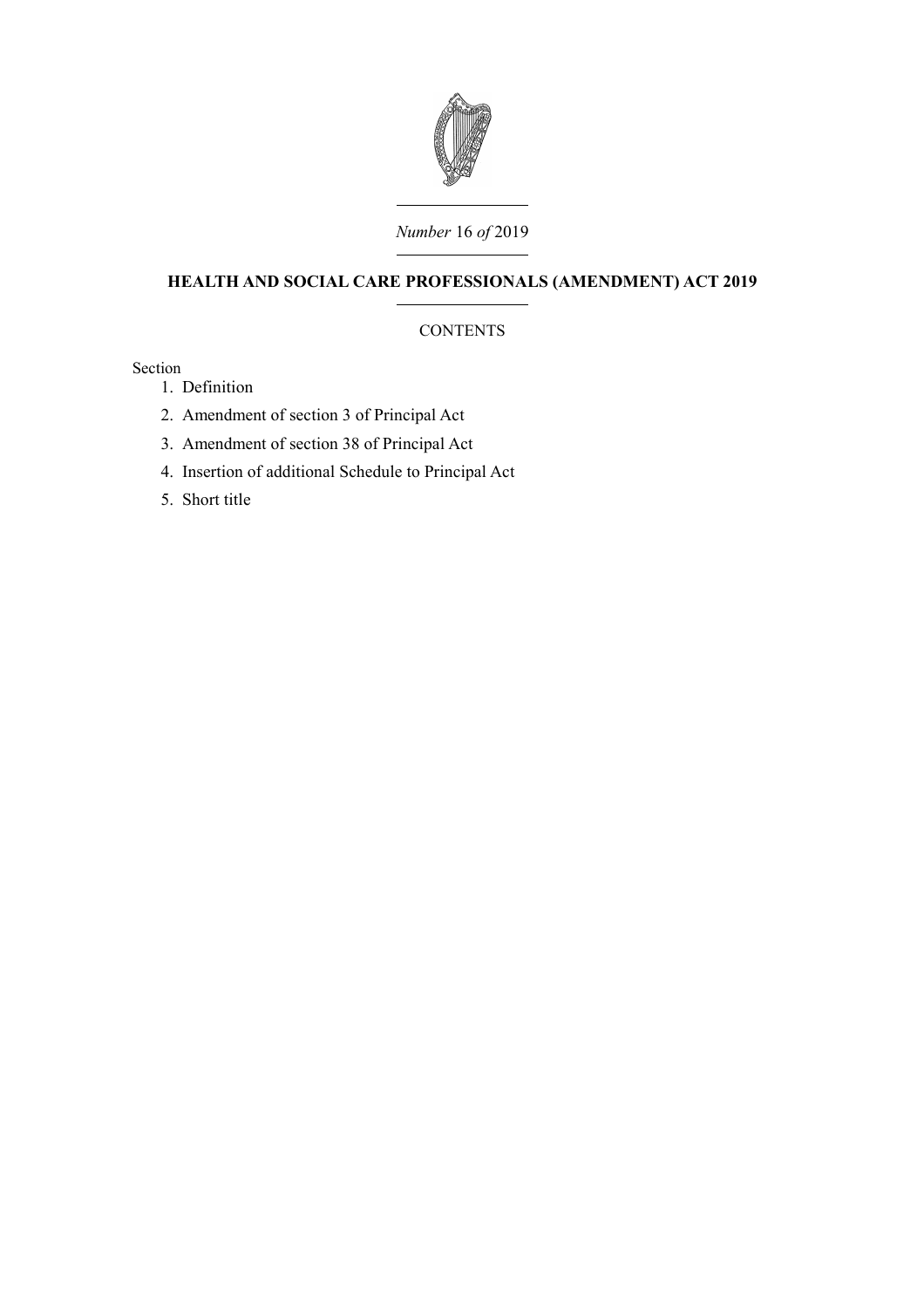ACTS REFERRED TO

Health Act 2004 (No. 42) Health and Social Care Professionals Act 2005 (No. 27)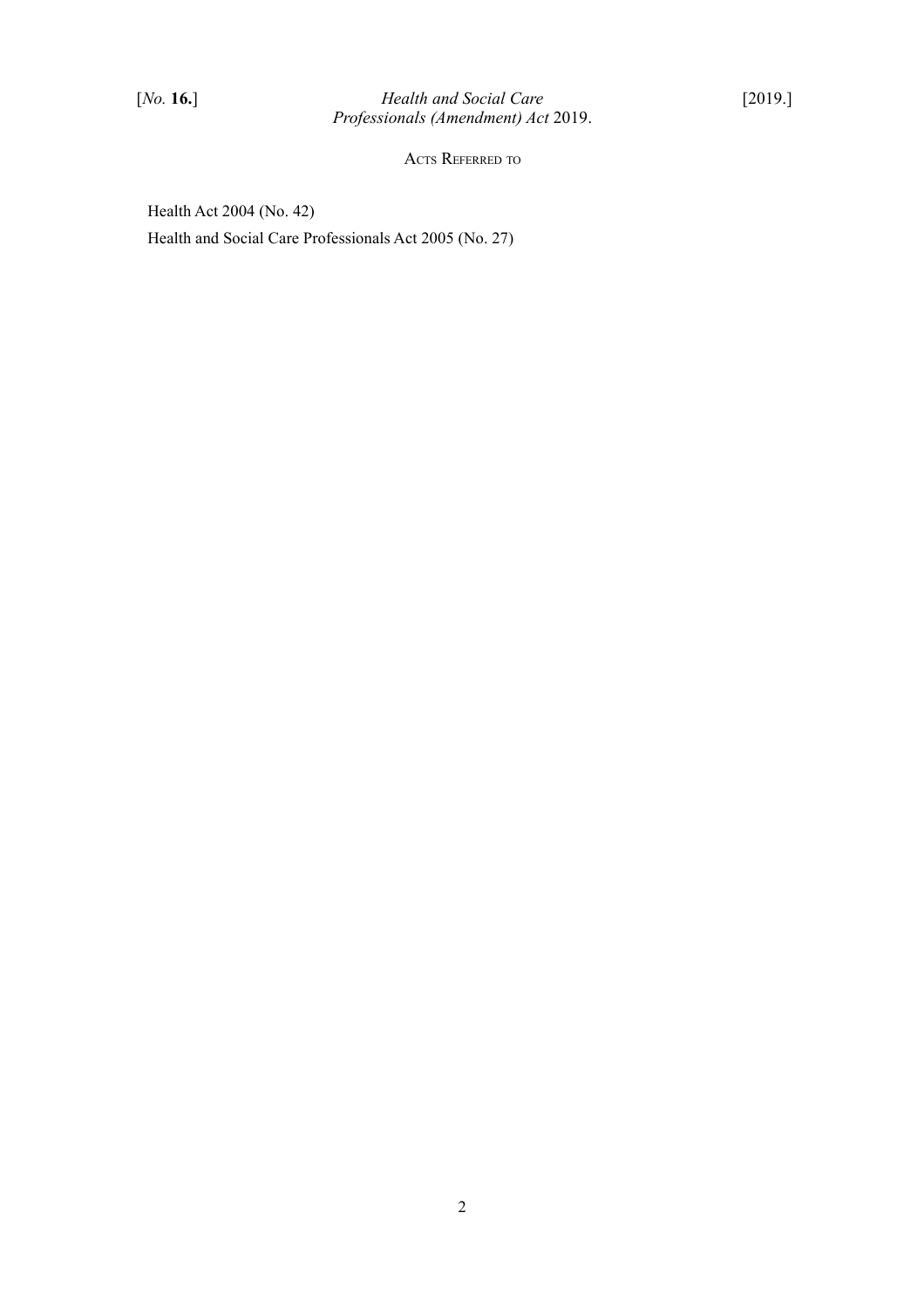

# *Number* 16 *of* 2019

# **HEALTH AND SOCIAL CARE PROFESSIONALS (AMENDMENT) ACT 2019**

An Act to amend the Health and Social Care Professionals Act 2005 to provide for the recognition of certain professional qualifications as approved qualifications within the meaning of section 38 of that Act; and to provide for related matters. [4*th June*, 2019]

## **Be it enacted by the Oireachtas as follows:**

## <span id="page-4-0"></span>**Definition**

**1.** In this Act, "Principal Act" means the Health and Social Care Professionals Act 2005.

## <span id="page-4-2"></span>**Amendment of section 3 of Principal Act**

**2.** Section 3 of the Principal Act is amended, in subsection (1), in the definition of "qualification", in paragraph (a), by the substitution of "section  $38(2)(a)$ " for "section 38".

# <span id="page-4-1"></span>**Amendment of section 38 of Principal Act**

- **3.** Section 38 of the Principal Act is amended—
	- (a) in subsection  $(2)$ 
		- (i) in paragraph (c), by the substitution of the following subparagraph for subparagraph (ii):
			- "(ii) holds a professional qualification that is one that the registration board concerned decides is not a professional qualification that attests to such a standard of proficiency, but is the subject of a decision of the registration board that he or she successfully completed, in the State, the aptitude test or adaptation period that the registration board has required of the person,",
		- (ii) in paragraph  $(d)(ii)(II)$ , by the substitution of "that profession, or" for "that profession.", and
		- (iii) by the insertion of the following paragraph after paragraph (d):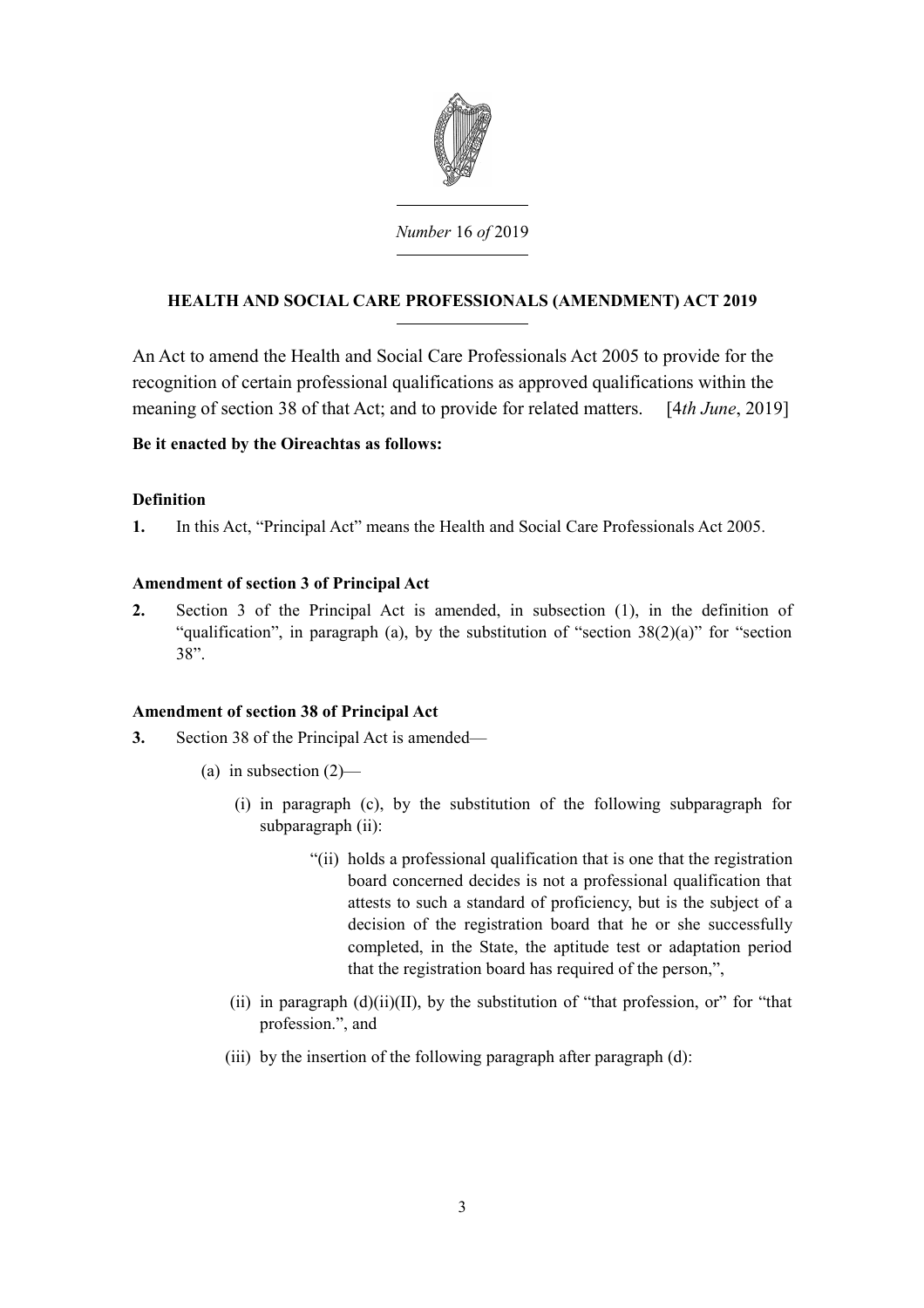#### S.3 [*No.* **16.**] *Health and Social Care* [2019.] *Professionals (Amendment) Act* 2019.

- "(e) in the case of a relevant designated profession, the person is a person, other than a person referred to in paragraph (a), (b), (c) or (d), who holds a relevant professional qualification in that profession.",
- (b) by the insertion of the following subsection after subsection (2F):
	- "(2G) A document that purports to be evidence of the recognition referred to in the definition of 'relevant professional qualification' shall, for the purposes of this Act and in the absence of evidence to the contrary, be taken to be proof of such recognition.",

and

(c) in subsection (4), by the insertion of the following definitions:

" 'relevant designated profession' means a designated profession listed in the second column of Schedule 4;

'relevant person', in relation to a relevant designated profession, means the person listed opposite that profession in the third column of Schedule 4;

'relevant professional qualification', in relation to a relevant designated profession, means a professional qualification that was recognised by the relevant person—

- (a) as a professional qualification that attested to a standard of proficiency that rendered the holder thereof eligible for recruitment by the Health Service Executive (or any specified body within the meaning of section 56 of the Health Act 2004) in the profession to which that qualification relates, and
- (b) in the case of—
	- (i) the relevant designated profession of dispensing optician or optometrist, either—
		- (I) before 31 October 2015, or
		- (II) on or after 31 October 2015 where an assessment for the purposes of such recognition was commenced by the relevant person before that date,

and

- (ii) any other relevant designated profession, either—
	- (I) before the date on which the register for the designated profession was established under section 36(1), or
	- (II) on or after the date referred to in clause (I) where an assessment for the purposes of such recognition was commenced by the relevant person before that date.".